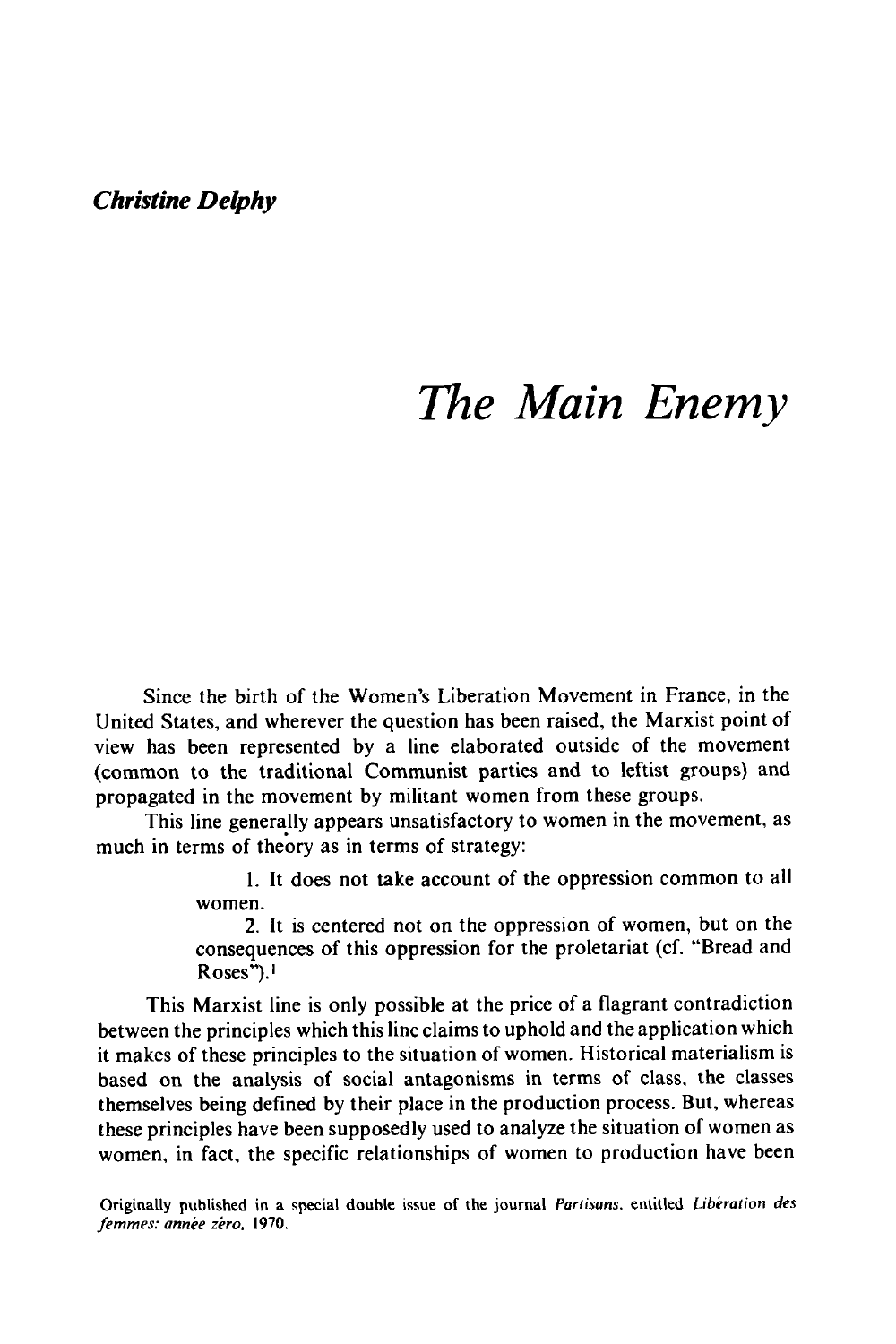ignored, resulting in a failure to carry out a class analysis. The results of such a theoretical gap are not long in coming:

> --The oppression of women is seen as a secondary consequence of (and derived from) the class struggle as it is currently defined  $-$  that is, as solely the oppression of the proletariat by capital.

> --The oppression of women in countries where capitalism as such has been destroyed is attributed to purely ideological causes. This implies a non-Marxist and idealist definition of ideology as a factor which can subsist in the absence of a material oppression which it serves to rationalize.

These postulates are in contradiction with the dynamic of the women's movement: the development of women's awareness of two urgent needs:

> $-A$  theoretical need  $-$  to find the structural reasons why the abolition of the relations of capitalist production as such is not sufficient to free women.

> $-A$  political need  $-$  to constitute the women's movement as an autonomous political force.

Scarcely born, the movement is thus confronted with this contradiction: at the very moment when it is constituting itself into a revolutionary force, the only analysis which integrates the women's struggle into a global revolutionary perspective leaves out the first of these needs (the search for the causes of the specific oppression of women), and offers no theoretical base for the second (it permits but does not establish the necessity for the constitution of an autonomous movement).

The consequences of this contradiction are immediately felt in the movement by the appearance of a general malaise, of antagonistic factions, of a difficulty in functioning. These are all due to the impossibility of defining a coherent practice so long as a gap exists between the theory referred to and the real oppression being attacked, and as long as the existence itself of the movement as such is not solidly (that is, theoretically) based.

The existence of this Marxist line has the practical consequence of being a brake on the movement, and this fact is obviously not accidental. Our objective here is not to show the mechanisms by which this line was adopted by women themselves,<sup>2</sup> nor to show how this constitutes further proof of the existence of objective interests — and not limited to the capitalist class — in the oppression of women. Let it suffice to say that, by reason of its objective role in retarding the liberation of women, this line can only be regarded as the act of groups interested in the subjection of women; and by reason of its nonscientific character it can only be regarded as a Marxist camouflage for theories which justify this subjection  $-$  that is, as an ideology. But to repeat, our objective is not to do a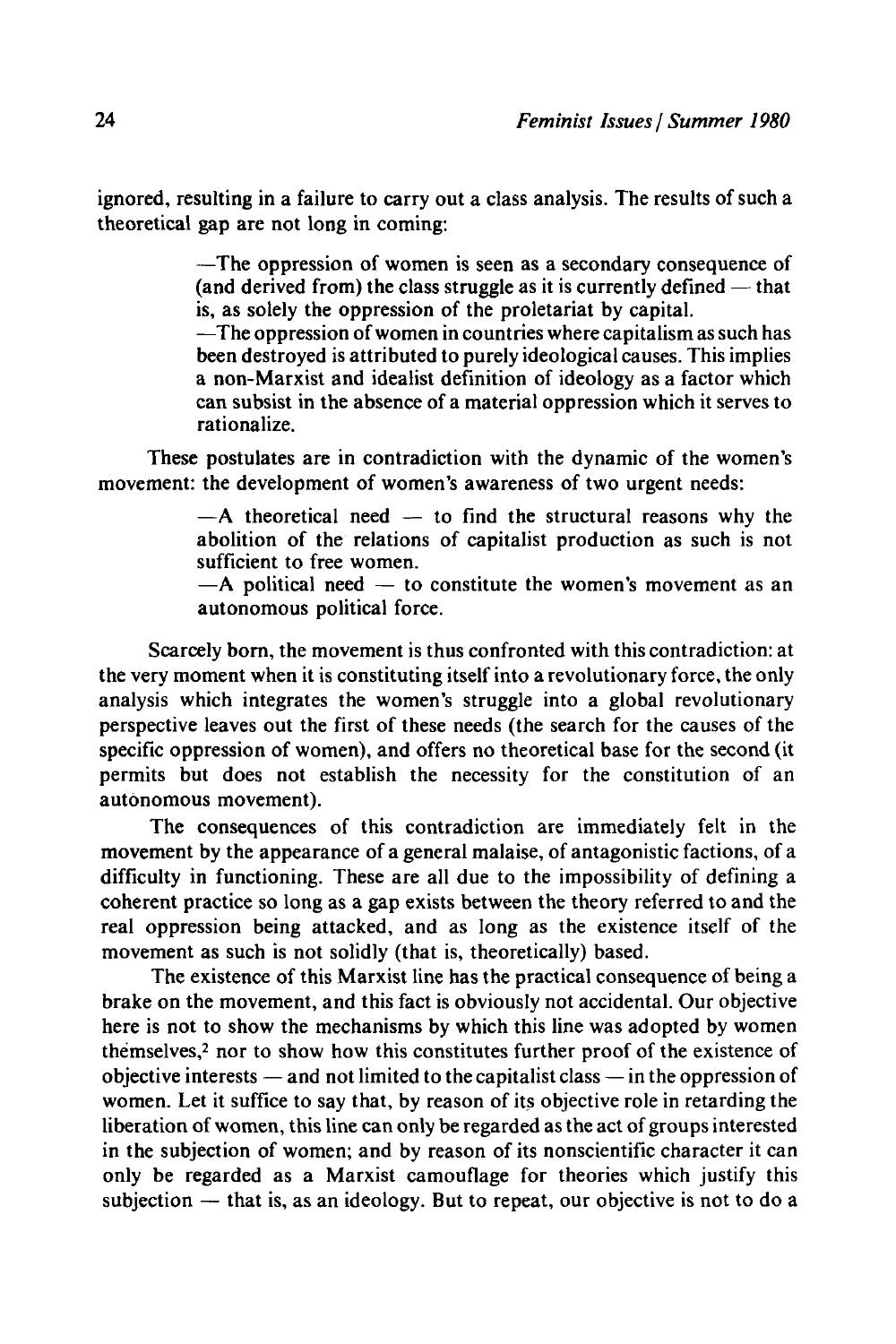critique of this line point by point (a critique which will be made elsewhere), but to try to provide to the movement what it crucially needs at this moment — that is, the bases for a materialist analysis of the oppression of women.

This concern certainly answers to an objective need of the movement, since in 1969-1970 there appeared simultaneously various essays by feminists (separated by thousands of miles and having no contact with each other) trying to conceptualize the oppression of women starting from its material basis: in the United States the article by Margaret Benston on "The Political Economy of Women's Liberation,"<sup>3</sup> and that of Suzie Olah on "The Economic Function of the Oppression of Women";<sup>4</sup> in Cuba the article "Against Invisible Work";<sup>5</sup> and in France an unpublished manifesto of the  $F.M.A.$  group (Féminisme, Marxisme, Action).<sup>6</sup>

Every society, in order to survive, has to create material goods (production) and human beings (reproduction). These essays center their analysis of the oppression of women on women's specific participation in production (and not only in reproduction): on domestic work and child rearing analyzed as productive work. In this respect they constitute the embryo of a radical feminist analysis based on Marxist principles. Rejecting the pseudotheories which make the family first and foremost the place for the ideological indoctrination of "future producers" destined to indirectly sustain capitalist exploitation only, and which ignore its economic function, these essays show that the family is the place of economic exploitation: that of women. Having shown that domestic work and child-rearing are: (1) the exclusive reponsibility of women, and (2) unpaid, these essays conclude that women have, as a result of this, a specific relationship to production, which is comparable to serfdom. However, it is not sufficient to stop there. We must:

> $-$ Analyze the relationships between the *nature* of domestic goods and services and the mode of production of these goods and services. --Proceed to develop a class analysis of women.

> -On the basis of this analysis, trace the main lines of the movement's political perspectives, in terms of *objectives, mobilization,* and *political alliances.*

## *Relations of Production Entered into by Women*

All contemporary societies, including "socialist" societies, are based on the unpaid labor of women for domestic services and child-rearing. These services can only be furnished within the framework of a particular relationship to an individual (the husband); they are excluded from the realm of exchange and consequently have no *value.* They are unpaid. The allowances received by women in return are independent of the work done and are not paid in exchange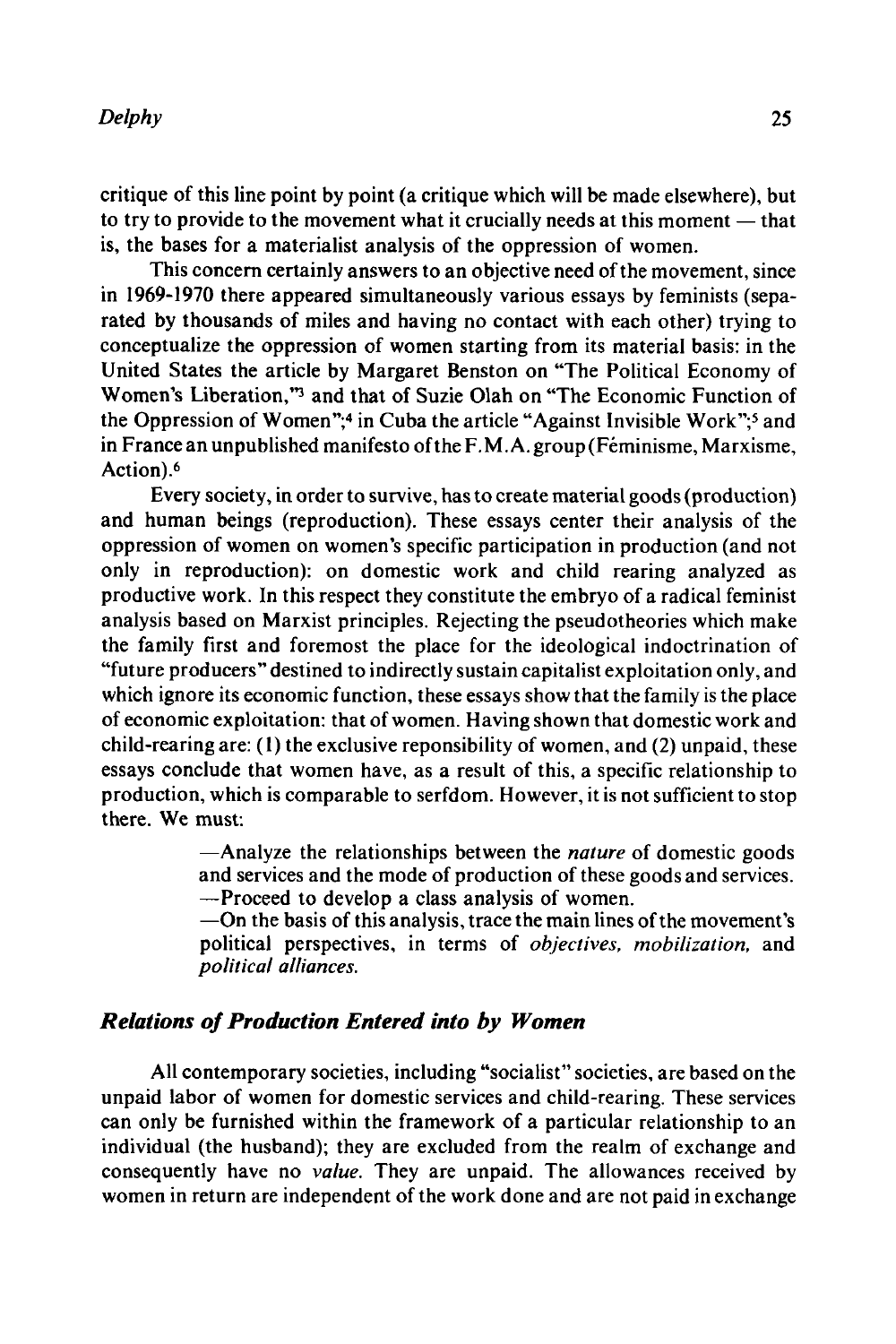for that work, i.e., as a wage to which their work entitles them, but as a gift. The husband's only obligation, which is obviously in his own interest, is to provide for his wife's basic needs, in other words, to maintain her labor power.

In the American and Cuban texts cited above, there remains an ambiguity, or rather a remnant of the dominant ideology. While it is recognized that domestic work is productive, it is nevertheless suggested  $-$  or explicitly said  $$ that its nonvalue, its nonremuneration, and its exclusion from the domain of economic exchange are the consequence of the very nature of domestic services. This idea is based on and is expressed by two postulates about women:

> 1. That they are"structurally not responsible for the production of goods" and are "excluded from the realm of surplus value." 2. That they are restricted to activities which produce "only use values" and not "exchange values," creating no "surplus value."<sup>8</sup>

We maintain, on the contrary, that rather than its being the nature of the work done by women which explains their relations of production, it is these relations of production which explain the fact that their work is excluded from the realm of value. It is women as economic agents who are excluded from the (exchange) market, and not their production.

*I. The relations of production described above (nonremuneration) as applying to domestic work are not limited to products consumed within the family (child-rearing, domestic services) but also apply to products destined for the market when they are produced within the family.* 

Women's participation in the creation of goods and vital necessities is attested to by the whole ethnographic literature, and this constitutes an obstacle for ideologists who try to explain the inferior status of women by their secondary role  $-$  at least "in the beginning" $-$  in the "survival of the species." This is not the place to discuss the phenomenon of how the "naturalist" ideology which underlays the system has been made into a myth of its origins, which is projected at will into all moments of history -- a myth of which Engels himself was a victim. Suffice it to say that ethnographic documentation as a whole shows that the economic importance of the goods produced by women or by men is not related to the social preeminence of one or the other sex. On the contrary, all data (ethnographic, as well as sociological) reveal an inverse relationship: the dominant classes have the productive work done by the classes they have in their power.

In France today women's work may be unpaid not only when it is applied to products for domestic use, but also when it is applied to goods for the market. This is true in all the sectors where the unit of production is the family (in contrast to the workshop or the factory), i.e., in most agriculture, in small businesses, and in craft workshops. Women's work is by no means marginal: in 1968 farmers'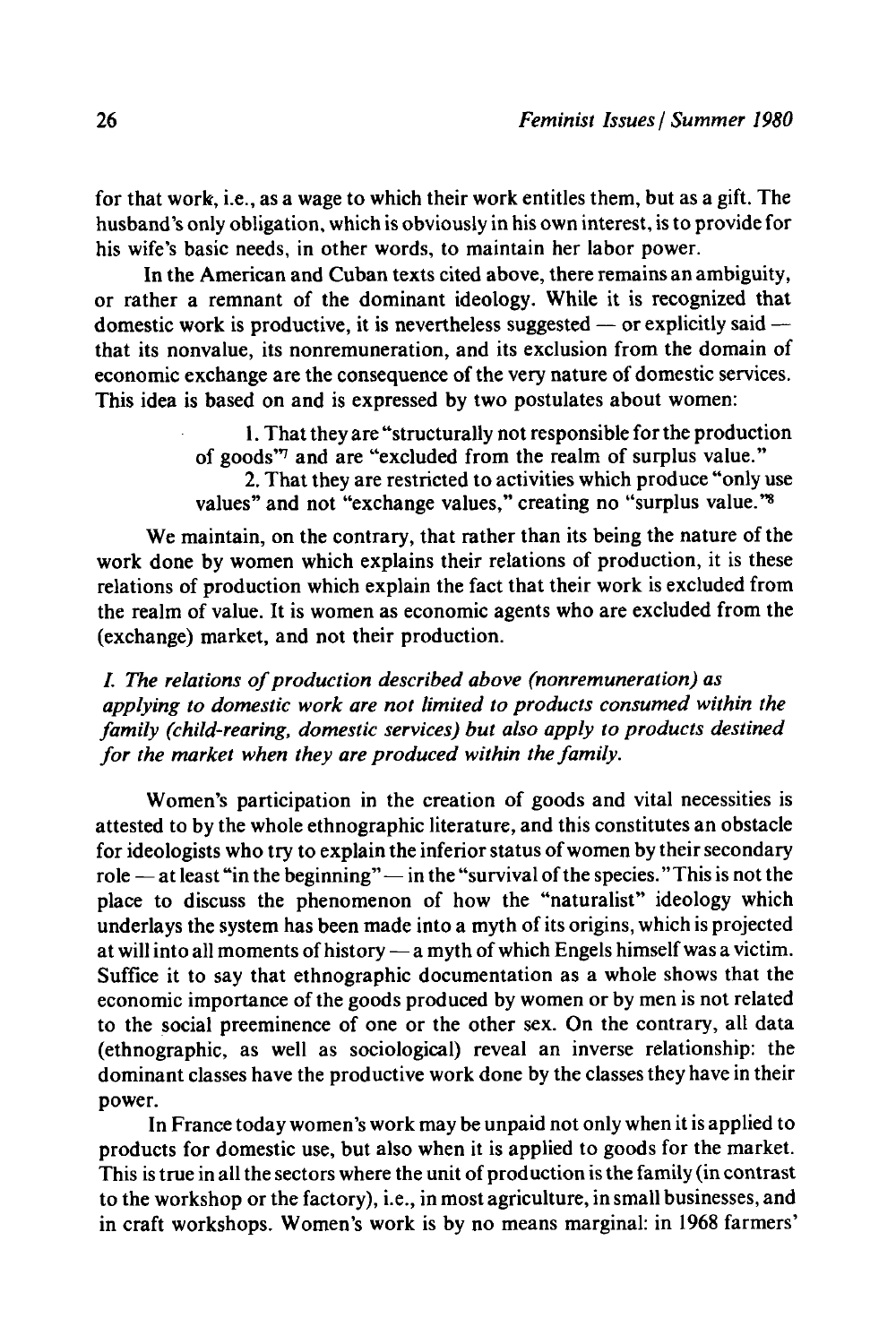wives devoted on an average four hours a day to agricultural work.<sup>9</sup> The "rural crisis" is largely due to the fact that girls no longer want to marry farmers. In the general view, "a farm cannot be run without a woman." Michelet said that when a farmer could not pay a servant, he took a wife. This is still true. "Michel needs someone to help him, and he can't find a servant. If only he would get married..."1° In France the jobs assigned to women on farms vary from region to region. Animal care (poultry, pigs, etc.) is a constant. Besides that, they are general help on the farm; they are the assistants, the workers on whom fall the subordinate, dirty, difficult, nonmechanized tasks (particularly the milking of cows when it is done by hand, a job which ties them to such an uncongenial schedule that some women now demand to be exempted from it in their marriage contract; men take over this job when it becomes mechanized). Often the only source of cash for the purchase of items not produced on the farm is the sale of goods specifically produced by the wife: milk, eggs, poultry. However, whatever her designated tasks on the farm may be, the woman's work is absolutely necessary. A man alone cannot run a farm without assuming a double work load, and in fact he cannot run it at all, even by limiting himself only to the farm work (a man alone without children does not need a great many domestic services).

The wife's unpaid labor thus counts in the general economy of the farm, as well as the unpaid labor of younger brothers and sisters, who are literally disinherited, and that of children. Although today in the majority of cases younger siblings and children threaten to leave, or actually do leave, unless they are paid a wage, it is important to remember that their exploitation was *the rule*  in all sectors of the economy until industrialization (the end of the eighteenth century), and until the Second World War in agriculture.

Historically and etymologically the family is a unit of production. *Familia*  in Latin designates the totality of the land, the slaves, the women, and the children who are under the control of (synonym for the property of) the father of the family. The father of the family dominates this unit: the labor of the individuals under his authority belongs to him. In other words, the family is that group of individuals who owe their labor to one "boss."

Since the family is based on the exploitation by one individual of those who are related to him by blood or marriage, this exploitation exists wherever the mode of production is familial. In Morocco, for example: "In the rural area women look after fruit-picking and animal care. These women receive no payment for their work; they are entitled to their support by the head of the family."<sup>11</sup>

In France today seven million women are designated as "employed," that is, as participating in production. Of these seven million, one million are "family helpers," which means unpaid; almost eight out of ten of these unpaid women are employed in agriculture. The category of "family helper" is the ratification of exploitation within the family, since it institutionalizes the fact that some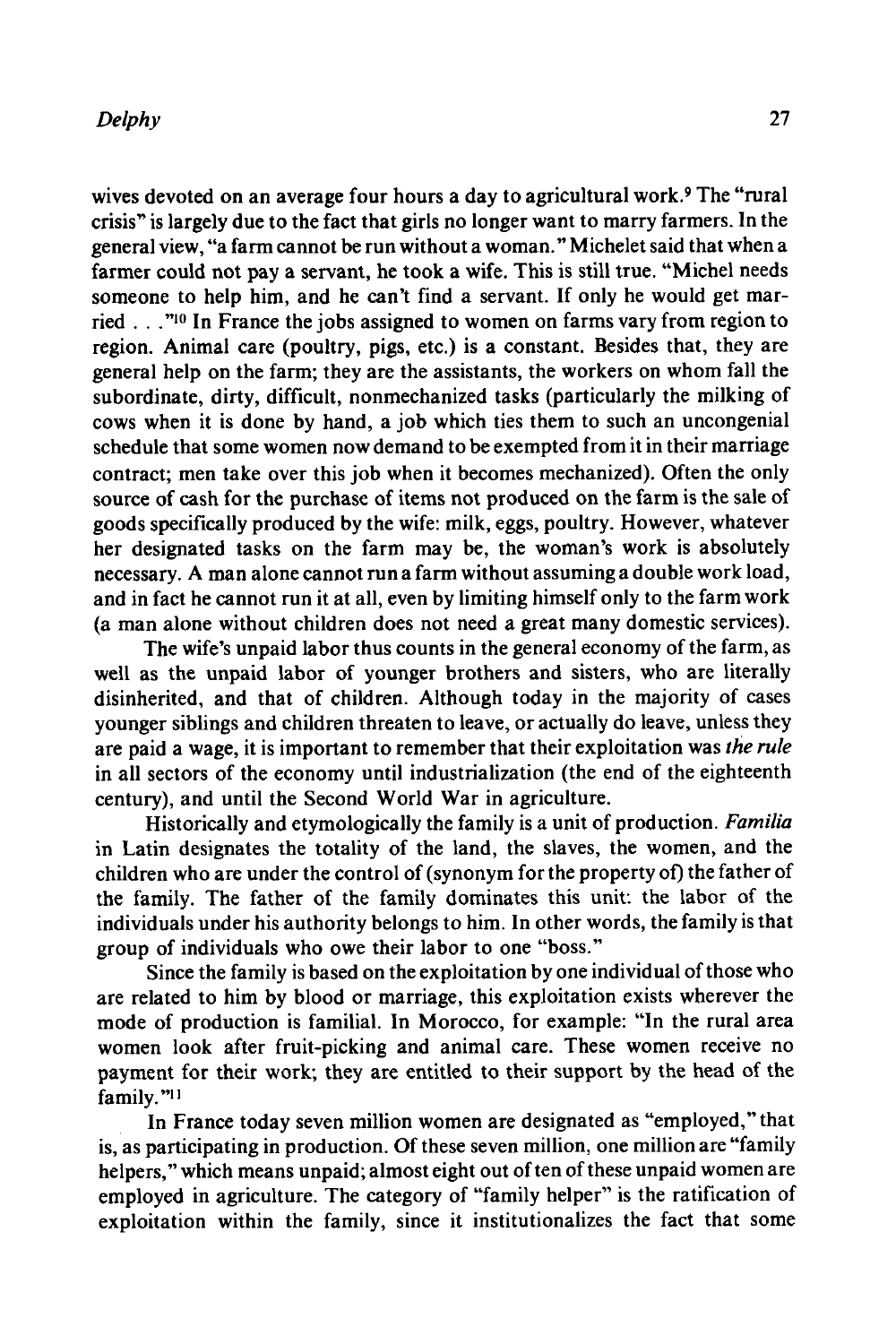producers are not paid, that is, that the profit from their production belongs to their relative, husband or father.

Many wives of farmers, merchants, and craftsmen nevertheless continue to declare themselves to be "just a housewife." Also, the number of women who participate in the production of goods in the framework of family businesses is certainly larger than the number of women counted in the census as "family helpers." Assuming that the number is underestimated by 40%, one comes up with an estimate of 1,400,000 women out of 14 million adult women (between 17 and 64 years of age) who are subject to these relations of production, that is, one woman in ten.

The unpaid character of women's work continues to be taken for granted, even when the unpaid character of children's work is being called into question. More and more frequently, when a farming household is made up of different generations, the son demands to be paid for his work, and notjust"recompensed" by the mere maintenance of his labor power; but the suggestion that the wife could demand the same thing, that the couple should receive two wages for two jobs, is met with total incomprehension. Unpaid work by men is thus strongly attacked (only one out of 43 "employed" men is a family helper, compared to one out of 7 "employed" women), while unpaid work by women is institutionalized not only in practice but also in government bookkeeping (using the category of family helper) and in the demands of opposition political parties: the M.O.D.E.F. 12 demands that *each family* farm be assured of having an income equivalent to *one* wage. The implication is that the wife's work, incorporated fnto household production, does not merit a wage; or, rather, that since the wife's production is exchanged by the husband as his own, the wife's work belongs to her husband.

## *11. There is no difference between the domestic services provided by wives and other goods and services, called productive, which are produced and consumed in the family.*

In the traditional farm economy a large part of the goods consumed by the family are produced by it: it absorbs directly a part of its own production. However, this production is also saleable; that is, there is no distinction between use value and exchange value. The same product which is consumed by the family and which has a use value for it also naturally has an exchange value, since it can be taken to market. On the other hand, if it were not self-produced, it would have to be replaced by its equivalent bought on the market.

For this reason farm produce which is self-consumed is considered as income by those concerned and as production in the national accounting. The only question which comes up in national accounting is whether a pig eaten by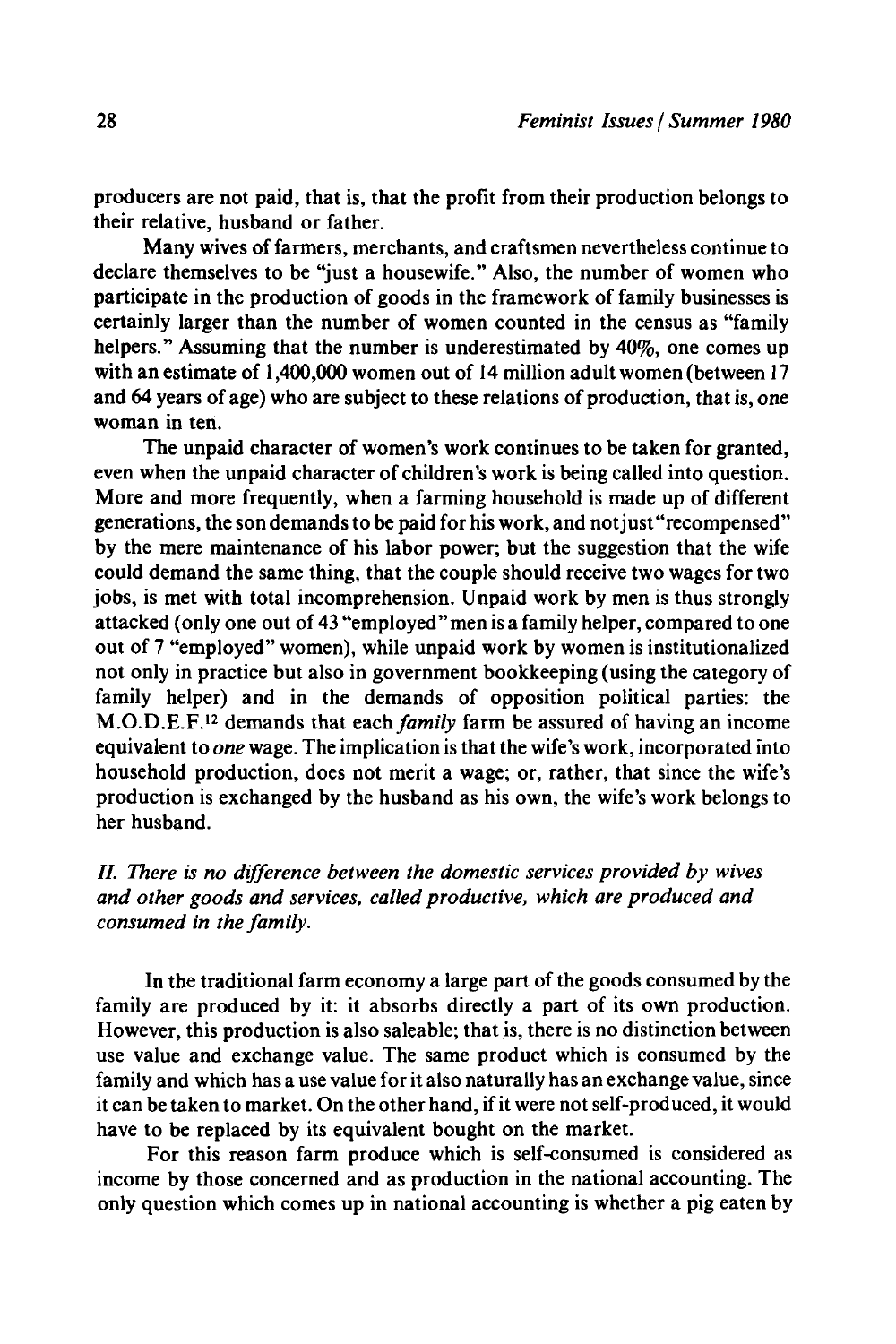the family should be evaluated at its production cost, the price for which it could have been sold (that is, by the farm's would-be gain), or at its replacement price, the price the household would have had to pay if it had not produced it (that is, by the farm's would-be expense).

When producer and consumer are one, as in the farm family, it is obvious that there is a continuum between production and consumption: wheat is sown in order to consume it; it is milled because it is not consumable as grain; it is cooked because it is not consumable as flour; and none of these operations is useful without the others, because the objective is the final consumption. It is thus absurd to introduce a break in this process. This is, nevertheless, what happens when only a certain part of this process is entered into the books as productive $$ up to and including the production of flour  $-$  and when the rest of the process, the baking of the bread, for example, is considered as nonproductive. Either all the work involved in producing the self-consumed product is productive, or none of it is. The latter hypothesis is absurd, because the pig which is eaten could have been sold on the market, and would have had to be replaced by its equivalent in food purchased. This is what happens with farmers who produce only one crop or animal, and even more so with workers who produce nothing that can be consumed. What masks the fact that the objective of all production is ultimately consumption is the fact that in these cases products must be exchanged twice before they can be consumed (sale of the product of one's work and purchase of the product to be consumed). What introduces a break into the productionconsumption continuum is not the fact that certain activities necessary to the final goal (consumption) are not productive, but the fact that when production is *specialized,* consumption (the final objective of all production) is mediated by exchange.

The example of self-consumption on the farm illustrates clearly the fact that there is no difference in nature between the activities called "productive" (like fattening a pig) and household activities called "nonproductive" (like cooking the said pig).

To summarize, in agriculture women and men together create use values which are:

> 1. Essentially exchange values: women and men produce milk, eggs, and agricultural produce for their own consumption and for exchange; the desired level of consumption and the desired quantity of cash determine what goes to the market and what is self-consumed. 2. Entered into the accounts as production (in the gross national

> product).

So-called productive use values are no different from so-called nonproductive use values created by "purely domestic" labor; they are part of the same process of creation and of transformation of raw products (they are directed at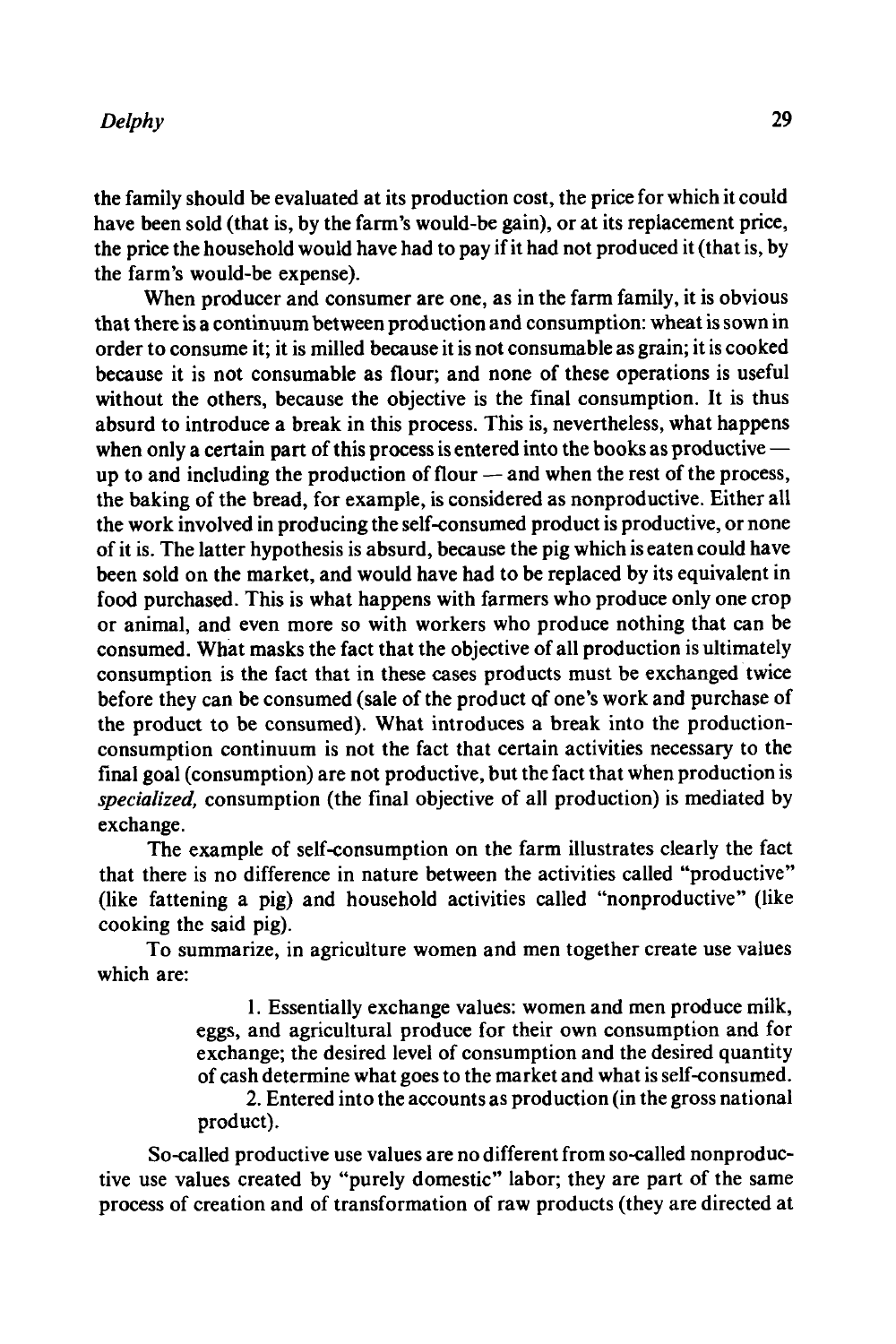the same raw products for the production of consumable food), and they have the same end: self-consumption.<sup>13</sup>

*IlL Just as there is continuity and no break between the activities aimed at self-consumption and called productive and the activities aimed at selfconsumption and called nonproductive (household activities), so there is a continuity between the services provided without pay by women and commercialized services.* 

Today many of the operations leading to the transformation of raw materials into consumable products have been industrialized; operations which formerly were part of household activities are now carried out outside of the house -- activities such as bread-making, dressmaking, and preparation of preserved foods. Today bakeries, clothing manufacturers, and canning and freezing companies *sell* labor which was previously provided *without pay* by women. This manufacturing is considered as production and is officially counted in the gross national product: the labor involved in it is considered as productive and the individuals who carry out this work as producers  $-$  which was not the case as long as the goods were produced by the unpaid labor of women.

Most of these operations are no longer done by wives; they are not different in nature from domestic operations such as housework, cooking, child care, which continue to be carried out without pay by women in most cases. The fact that when women provide these services outside of the family, they are paid for them proves again that the lack of pay does not depend on the character of the work.

When these services cannot be provided by women in families, they must be procured *by purchase.* All these domestic services exist in fact on the market: delicatessens and restaurants offer prepared dishes, day-care centers and babysitters offer child care, cleaning agencies and servants carry out housework, etc.

Expenditures for food constitute the principal item in household budgets (from 50% to 80%). The household has a choice between buying ready-to-eat food (thus paying for the value added to the raw materials by the paid labor of the restaurateur, caterer, etc.) and buying it in raw form and applying to it the amount of labor necessary to make it consumable. The greatest part of the food budget is spent on the purchase of raw materials: "It can be said that the household itself produces final products for consumption. In order to do this the household essentially uses labor (domestic), machines (durable goods), and raw materials (intermediary products bought directly from the manufacturing firms), which are transformed by the household itself with the aid of a certain amount of labor and capital. Looked at in this way, the household is different from the firm only in that the household adds to production (which is the sole function of the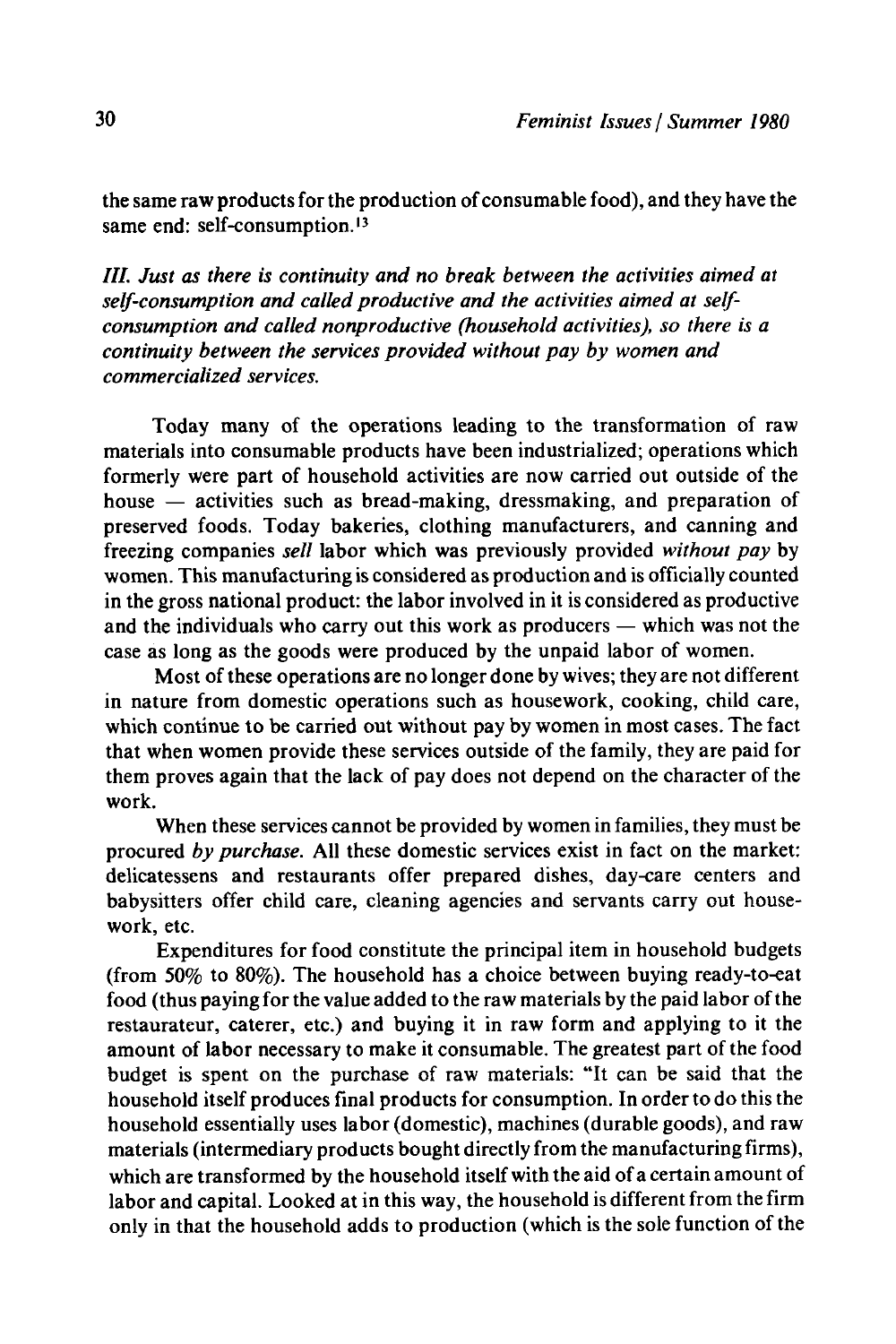firm) the activity of consumption (which is the goal of the production carried out by the household itself with the aid of goods produced by the firm). $1/14$ 

The final goal of production for the producer is consumption, whether it be of his own products in a subsistence economy, or of other Products in a specialized economy (as the final goal of production for the buyer is the consumption of these products). The wages derived from the exchange of specialized production or from labor power on the market is not sufficient to accomplish this goal. This goal is reached in two stages:

> $-By$  the purchase of raw materials for consumption with a wage earned by paid work.

> --The transformation of these primary materials into directly consumable products, by virtue of household labor.

"We have then, on the one hand, work inside the house which provides a certain quantity of directly consumable goods; and, on the other hand, outside work which brings in a certain monetary income. But what is the utilization of this monetary income? We suggest that it does not directly consist of the usefulness of the goods that this income purchases, as the traditional theory alleges; but, according to our hypotheses, that it consists of the contribution of this income to the production of consumable final goods; that is, that it consists of the contribution of capital goods acquired with this income (raw material and durable goods) to the production of consumable final goods."<sup>15</sup>

What this bourgeois economist does not mention is that if most "households" prefer to buy food in a raw form it is because household labor is unpaid and because this labor is entirely provided by wives. One can oppose these facts to the ideology which says that the husband's wage alone pays for the total consumption of the household, while the housewife "does not earn her living."

In France in 1955 out of 105 billion work hours, 43 billion were devoted to paid work, and 45 billion to unpaid domestic work.<sup>16</sup> The Swedish National Accounting Office incorporates this unpaid labor into the gross national product and evaluates it at one-fifth of the total.<sup>17</sup> In 1958 in France, married women provided on the average 60 hours a week of unpaid domestic labor: 35 hours for women with no children, 52 hours for women with one child, 64 hours for women with two children, 70 hours for women with three children.<sup>18</sup>

To conclude, the exclusion of women's work from the field of exchange does not result from the nature of their production since their unpaid work is applied to:

> 1. The production of goods and services which reach and are exchanged on the market (in agriculture, crafts, and business).

> 2. The production of goods and services which are remunerated when performed outside of the family, and not remunerated when performed in the family. And this applies to all production carried out in the family, whatever its nature.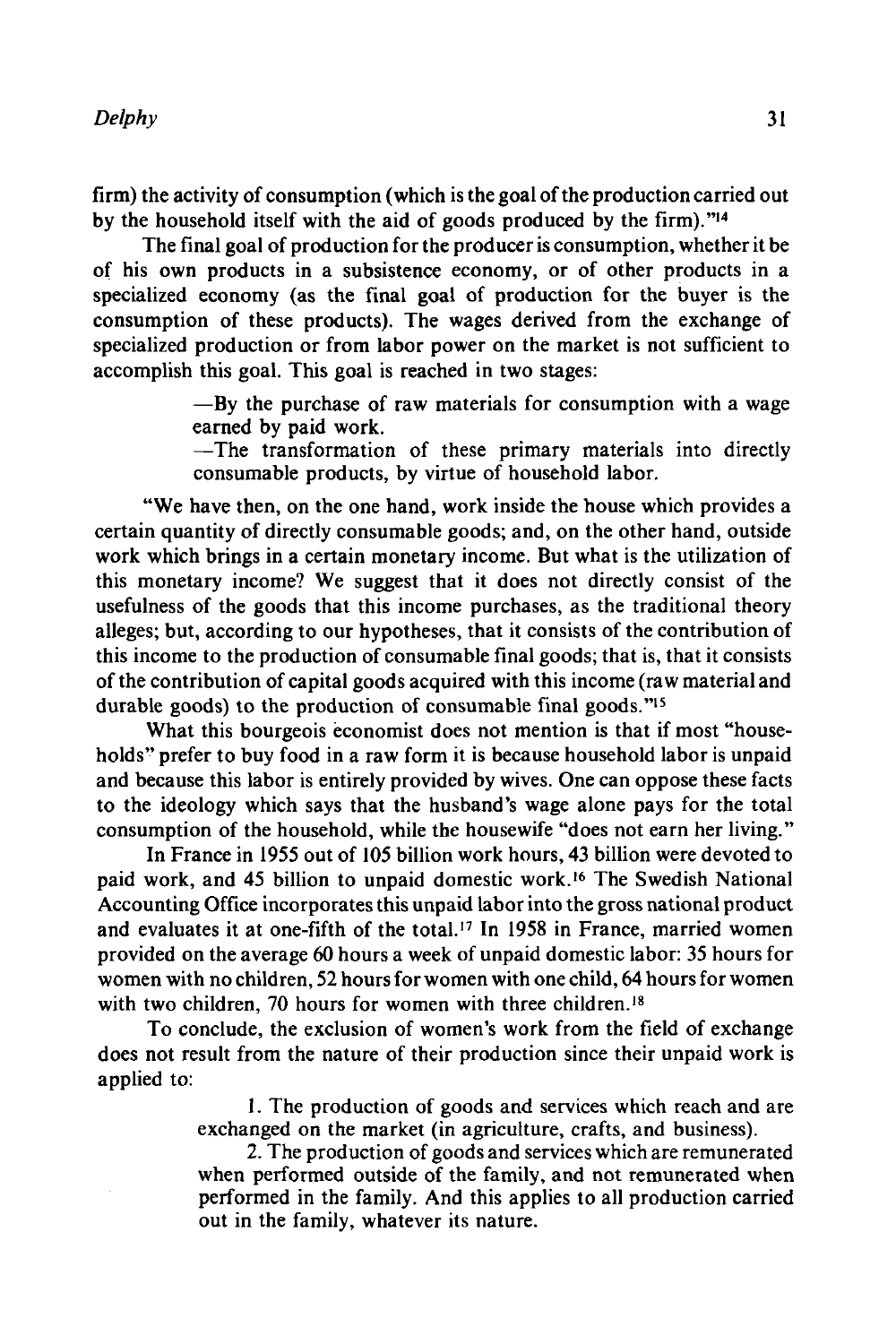*IV. Nowadays the appropriation of women's labor power tends to be limited to the exploitation (the unpaid provision by them) of domestic work and child rearing.* 

With the advent of industrialization the family was dispossessed of its function as a unit of production, except in certain sectors. Industrialization means principally that most production intended for the market can no longer be done within the family.

As a result, none of this production can any longer incorporate the unpaid work of wives and children. In other words, wives' work can no longer be included in productions destined for exchange, since this production is carried out outside the family. With the spread of this mode of production the number of independent workers able to exchange the work of their wives is declining, while the number of wage earners who cannot exchange this work is growing.

In the sectors where all the production intended for exchange is produced by wage labor, the unpaid labor of the wife can only be applied to production which is not intended for exchange. Or, more precisely, the mode of family production  $-$  the exploitation of wives' unpaid labor  $-$  cannot be applied to production intended for exchange. It must be said, however, that this is a question of exchange *by the husband*. The wife, for example, is not paid for agricultural labor if it is performed within the family: she cannot exchange her family production on the market. She thus does not dispose of her own labor power. It is her husband alone who can exchange the production of his wife on the market. In the same way a woman does not dispose of her housework as long as it is done in the family, and can only exchange it outside of the family. Thus women's production always has an exchange value (can be exchanged by them) except within the framework of the family. With the coming of industrialization family production is limited to housework; or more precisely, we call housework that to which the unpaid production of the wife has been reduced.

The entry of women into industry as wage earners is the immediate consequence of the impossibility of totally exploiting their labor power. The proportion of women wage earners in France remains the same today as it was in 1900. However, the appropriation of their labor power by their husbands is so absolute that, even when women work outside of the family, their wage still belongs to their husbands. Since 1907 a wife has the right  $-$  in law  $-$  to her own wage, but in fact marriage custom annuls this concession (all the earnings go into a common budget which the husband alone controls). Until 1965 the whole labor power of the wife was appropriated: her husband could prevent her working outside the home. These arrangements having been abrogated in 1965, it can be said that since then women have legally recovered a part of their labor power. Legally free to work outside of the home, a woman is not in fact free to do so. A part of her labor power remains appropriated, since "she must fulfill her family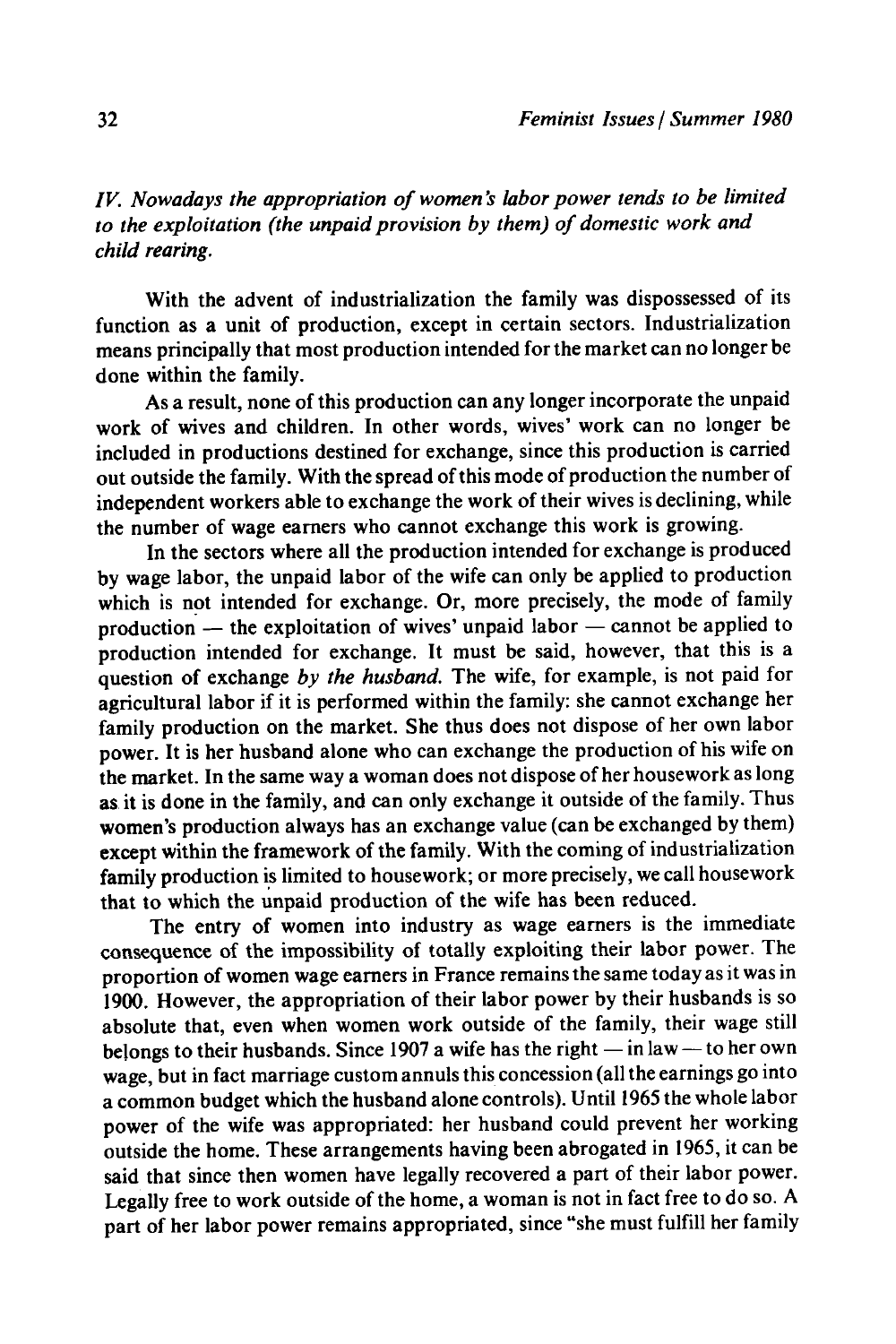responsibilities," that is, provide housework and child rearing without pay. Not only does outside work not free her from housework, but also it must not interfere with it either. The woman is thus free only to do a double work load in exchange for a certain economic independence. The situation of the married woman with a job clearly reveals the legal appropriation of her labor power. In fact her providing of domestic work is no longer justified by the economic exchange to which the servitude of the "housewife" is abusively assimilated. It can no longer be maintained that domestic work is performed in exchange for support and that this support is the equivalent of a wage, and that this work is therefore paid. Women who go out to work support themselves and thus provide this domestic *work for nothing.* 

Moreover, when the wage of a woman who works "outside" is calculated by the couple, the expenses of child care, extra taxes, etc., are deducted from her wage alone, instead of being paid from the couple's income as a whole. This shows that:

> 1. It is considered that these services should be free, in contrast to services such as housing, transportation, etc., which are not deducted from earnings.

> 2. It is considered that these services should be provided exclusively by the wife, a part of her wage being considered by the couple as nonexistent, serving to pay for what she should have done free of charge.

Using these calculations, it is generally found by the couple that the wife earns "almost nothing." In France, according to the 1968 census, 37.8% of married women work outside the home. 19

*V. On this basis, it is now possible to outline the premises of a class analysis.* 

The existence of two modes of production in our society is established: (1) most goods are produced in the industrial mode; (2) domestic services, child rearing, and a certain number of goods are produced in the family mode. The first mode of production gives rise to capitalist exploitation. The second gives rise to familial, or more precisely, patriarchal exploitation.

Out of about 15 million adult men, 307,000 men (family helpers) are subject to the latter form of exploitation: they provide (mainly in agriculture) unpaid skilled services within the family. All married women (that is, 80% of adult women at all times) are subject to this exploitation: they provide at least unpaid domestic services and child rearing within the family. The status of son or younger brother, which is the basis of familial exploitation of men, is temporary; the status of a woman lasts all her life. Moreover, male family helpers are not exploited because they are men, while women are exploited because they are women (wives). While other unpaid work on the farm, in the workshop or store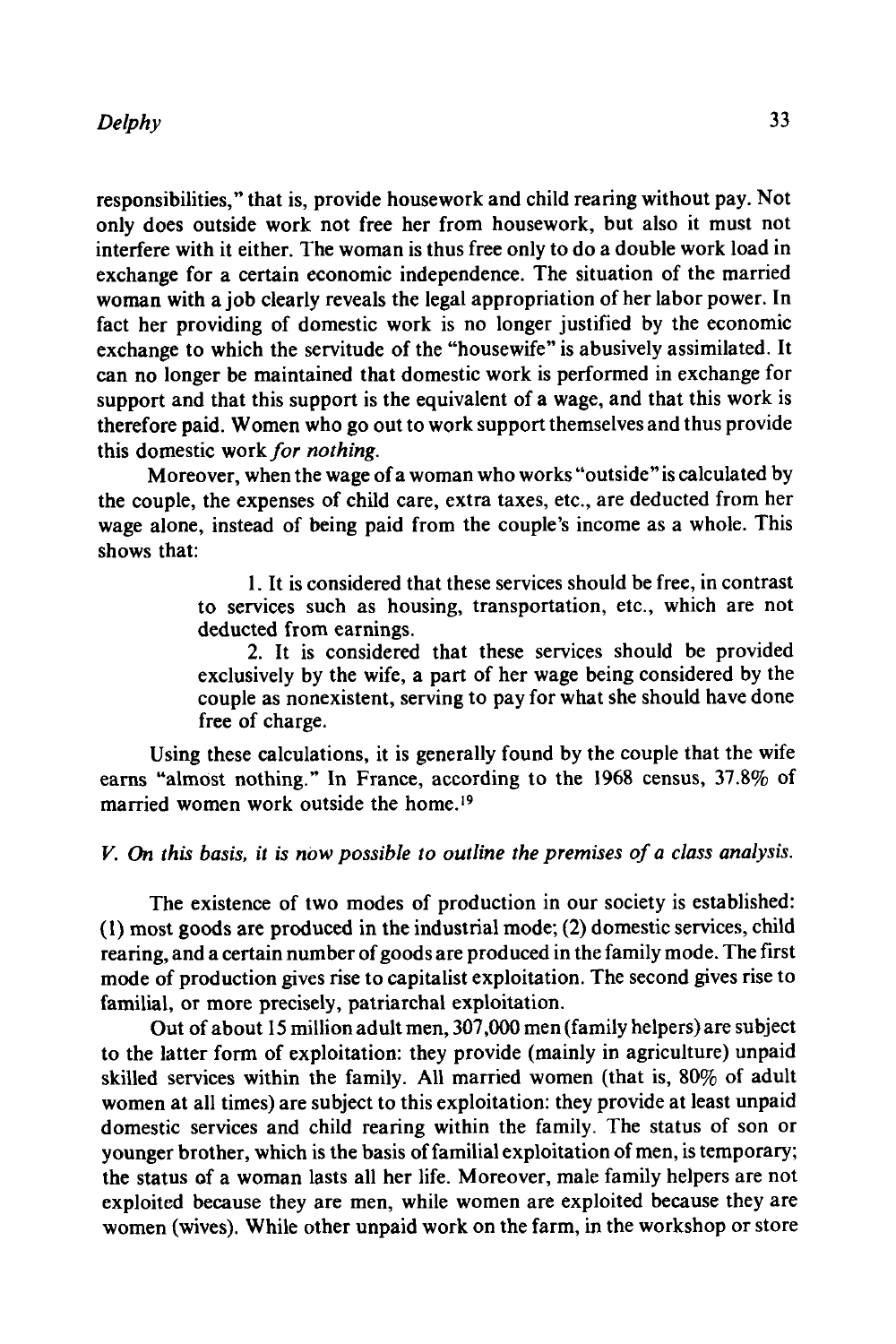can be furnished either by men or by women as members of a family, unpaid *housework* is done exclusively by women as wives of the heads of households.

Women's labor is appropriated for all family production when the family is the unit of production for the market (wives of farmers, craftsmen, and shopkeepers -- about one million out of 15.5 million *adult* women). Women's labor is appropriated solely for housework when the family no longer produces directly for the market (wives of wage earners).

In the first case the woman's labor power is entirely appropriated; in the second case it is totally appropriated if she does not work outside the home, or partially appropriated if she does have an outside job (37.8% of married women are "employed," but from this figure must be subtracted the family helpers  $$ approximately 800,000 wives of farmers, craftsmen, and shopkeepers).

Thus the majority of married women do not have an independent income and work in exchange for being supported. The difference between this mode of production and the mode of capitalist wage-earning production does not lie in the quantity of benefits furnished in exchange for work, in the difference between the value of the support received and a hypothetical wage, but lies in the relation of production itself.

The wage earner sells his labor power in exchange for a fixed wage which depends on the services provided: these services are also fixed, defined in amount (hours of work) and in type (qualification). The equivalents are determined according to a fixed scale (that is, by a price determined by the total supply and demand on the labor market in the capitalist system)  $-$  a scale which is not subject to the good will of the parties concerned. The individual employer and employee do not influence the terms of the contract, and the individuals are interchangeable. The labor which is furnished has a universal value, and it is this value which the employer buys, and which the wage earner turns into money, because he can take his labor power elsewhere. The fact that it is precise services which are bought means that the wage earner can increase his earnings by improving his services, either in amount or type.

The services which a married woman provides, on the contrary, are not fixed: they depend on the will of the employer, the husband. Nor are these services remunerated according to a fixed scale: the support furnished does not depend on the work done by the wife, but on the wealth and good will of her husband. For the same work (for example, the rearing of three children) the support received by the wife of a worker and the wife of a business executive can vary by as much as tenfold. Conversely, for the same support the wife furnishes very different services depending on the needs of her husband. Thus the housework of the wives of upper-class men is reduced in favor of social display and conspicuous consumption. Since the benefits received bear no relationship to the services provided, women do not have the option of improving their services in order to increase their standard of living. The only solution for them is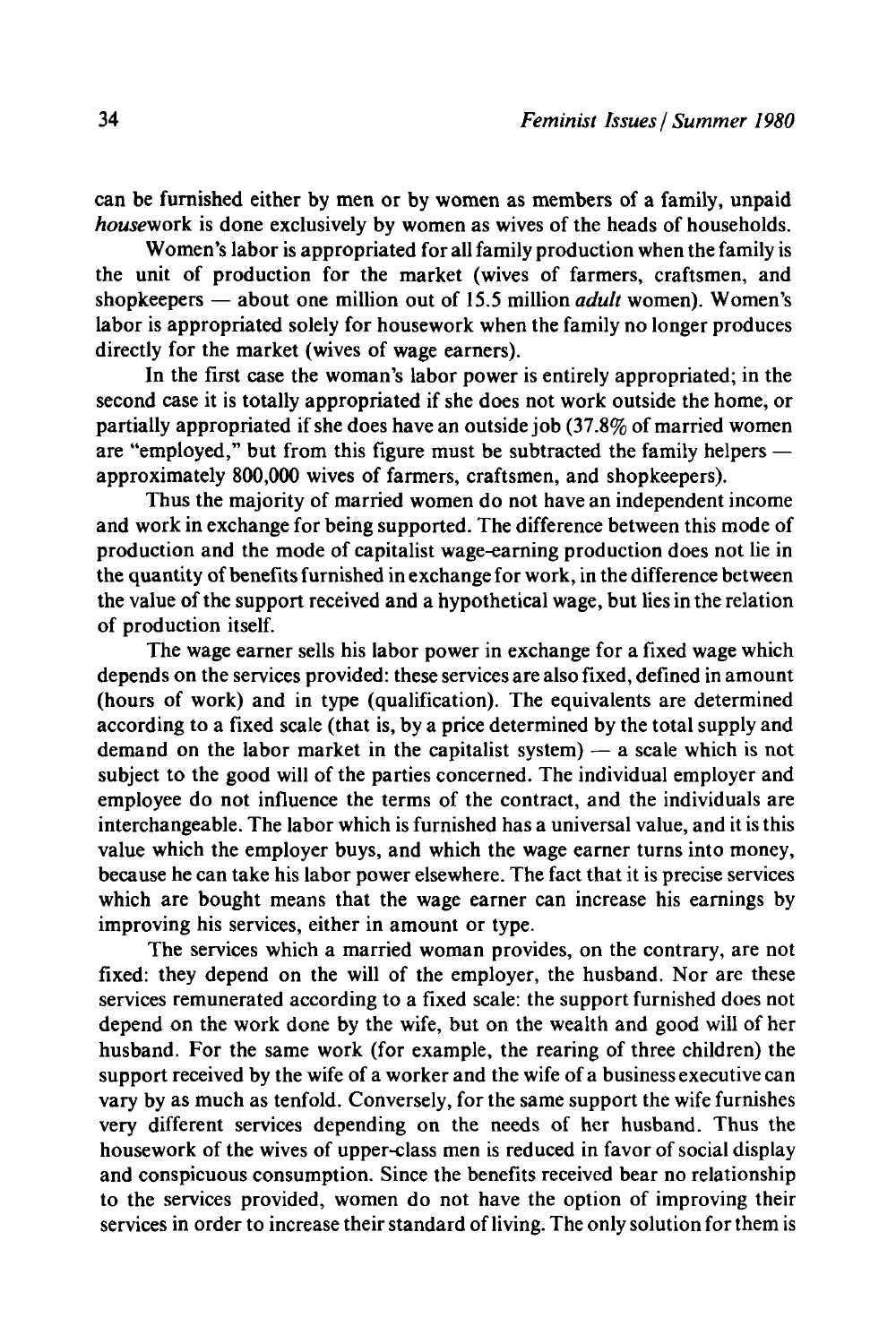#### *Delphy* 35

to provide the same services to a richer man: the logical consequence of the nonvalue of their work is the competition for a good marriage. But even though marriage with a man of the propertied class can raise the standard of living of a woman, it does not make her a member of that class. She herself does not own the means of production. Thus her standard of living does not depend on her class relationship to the proletariat, but on her serf relations of production to her husband. In the vast majority of cases the wives of bourgeois men whose marriage ends must earn their own living as wage workers. They then become concretely the proletarians that they to all intents and purposes were  $-$  with the added handicap of age and/or the lack of professional training. Divorce reveals women's virtual and real class position in the *capitalist* system.

The nonvalue of a woman's work is attested to by the fact that the services rendered are independent of the support received. This is the consequence of the impossibility of *exchanging* her labor, which itself is the consequence of the impossibility of women's changing employers (it is sufficient to compare the number of divorced women who remarry with the number of workers who change jobs in the same year). The contract can be broken unilaterally even when the wives continue to furnish adequate services (e.g., when given custody of the children in a divorce, they get only child-support payments  $-$  their work to rear them is not paid  $-$  when the payments are actually made).

To summarize: while the wage earner depends on the market (on a theoretically unlimited number of employers), the married woman depends on one individual. While the wage earner sells his labor power, the married woman gives hers: exclusive right and nonpayment are intimately linked.

## *VI. The furnishing of unpaid labor within the framework of a total and personal relationship (marriage) constitutes precisely a relationship of slavery. 2o*

It can be said that since less than 10% of women over twenty-five years of age are unmarried, the chances are very high that all women will be married at some point in their lives, and that all women are doomed to enter into these relations of production. As a *group effectively* (at any given time) subject to this relation of production, they constitute a *class;* as a *category* of human beings *destined by birth* to become members of this class, they constitute a *caste*.<sup>21</sup>

The appropriation and exploitation of their labor in marriage constitutes the oppression common to all women. As women destined to become "the wife of" someone, women destined for the same relations of production constitute a single class. When they participate in capitalist production, they enter additionally into other relations of production. In France 5,900,000 women are integrated into capitalist (i.e., nonfamily) production; of these 5,160,000 are wage earners, and 675,000 are self-employed. In the whole of France 11,000 women are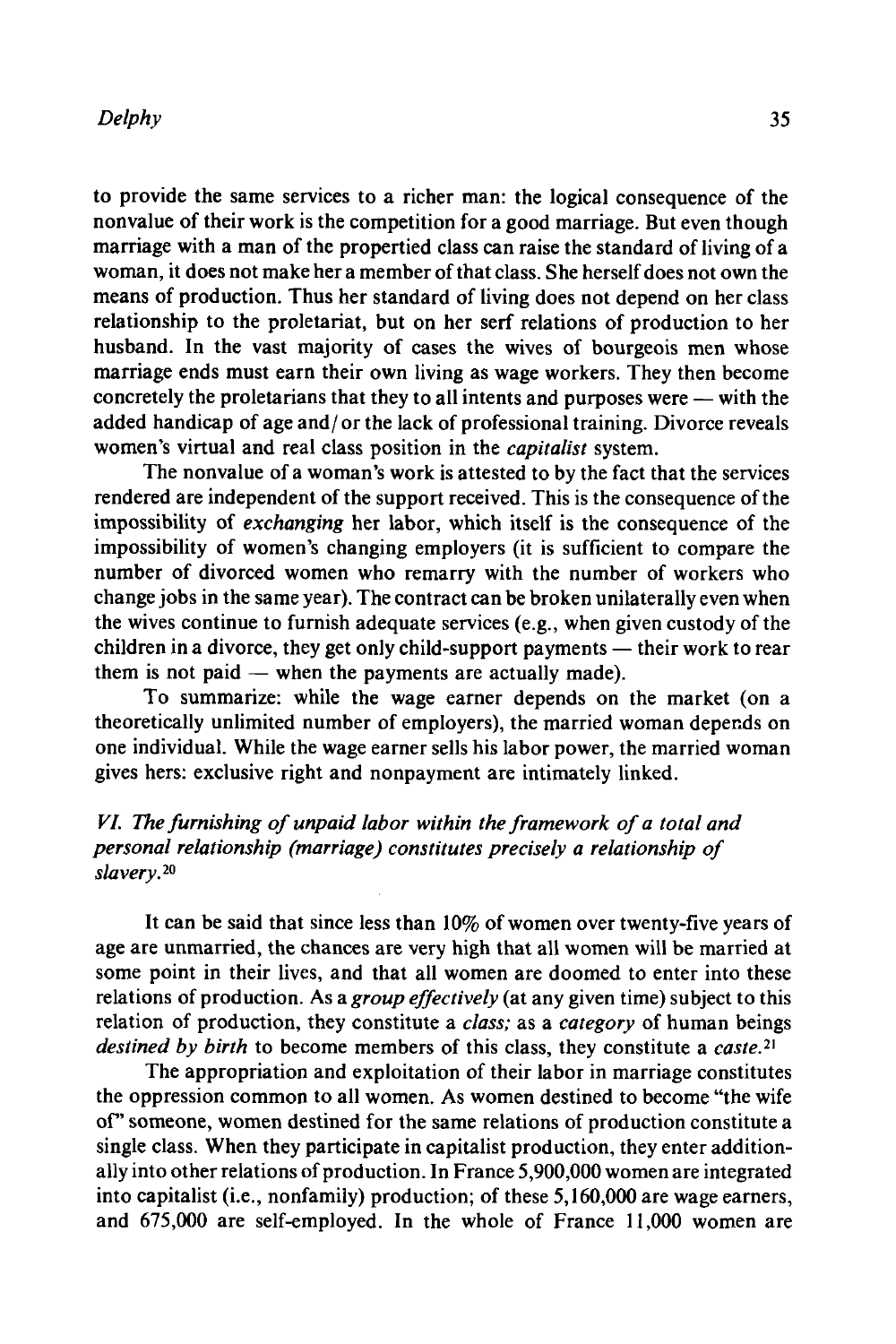"industrialists." A tiny minority of women belong to the capitalist class, while the majority of women who work outside the home belong to the proletariat. Within this class, they constitute a super-exploited "caste." This fact is well known.

This super-exploitation is intimately connected to their specific exploitation as women.

In view of the preceding, it can be seen that it is about as accurate to say that the wives of bourgeois men are themselves bourgeois as to say that the slave of a plantation owner is himself a plantation owner. Nevertheless, this is heard all the time. Likewise there is currently a confusion between the wives of workers and women workers. That is to say, when speaking of women, sometimes their class membership is based on a Marxist definition of class (on their relations of production) and sometimes on an endorsement of the definition of women as the property and extension of their husbands.

However, if only the capitalist mode of production is considered (as is usually done), and if the same criteria are applied to women as to men, one realizes that all women who do not work outside the home are outside the class system (proletariat/capitalist). Otherwise, women can only be reintegrated into the class system by determining their class membership according to non-Marxist criteria (by the class of their husbands). "Society is divided into classes, and women are not outside these classes; consequently the lot of every woman is linked to that of other women and men who belong to the same class and social category. "22 By pretending that women belong to their husband's class in the capitalist system, the fact that women precisely belong by definition to another class in the other system than that of their husbands is masked. By claiming that marriage can take the place of relations of production in the capitalist system as the criterion for class membership in this system, one masks both the existence of another system of production and the fact that the relations of production in this latter system precisely place husbands and wives in antagonistic classes (the former drawing a material benefit from the exploitation of the latter). And finally, the "reintegration" of women into classes by defining them as property of their husbands has as its objective precisely to hide the fact that they are the property of their husbands.

In fact, if one only wanted to rally women to the anticapitalist struggle, it would be enough to show that to the extent that they are integrated into this mode of production (as wage workers) the vast majority of women (nine out of ten women who work outside the home) have an objective interest in this struggle insofar as they belong to the working class; whereas on the contrary, by attributing to them the class of their husbands, the wives of the bourgeoisie (who are not integrated into capitalist production) are made to look like enemies. One sees thus that it is not so much a question of rallying all women to the anticapitalist struggle as of denying the existence of a noncapitalist system of production. In denying the existence of this system of production, the existence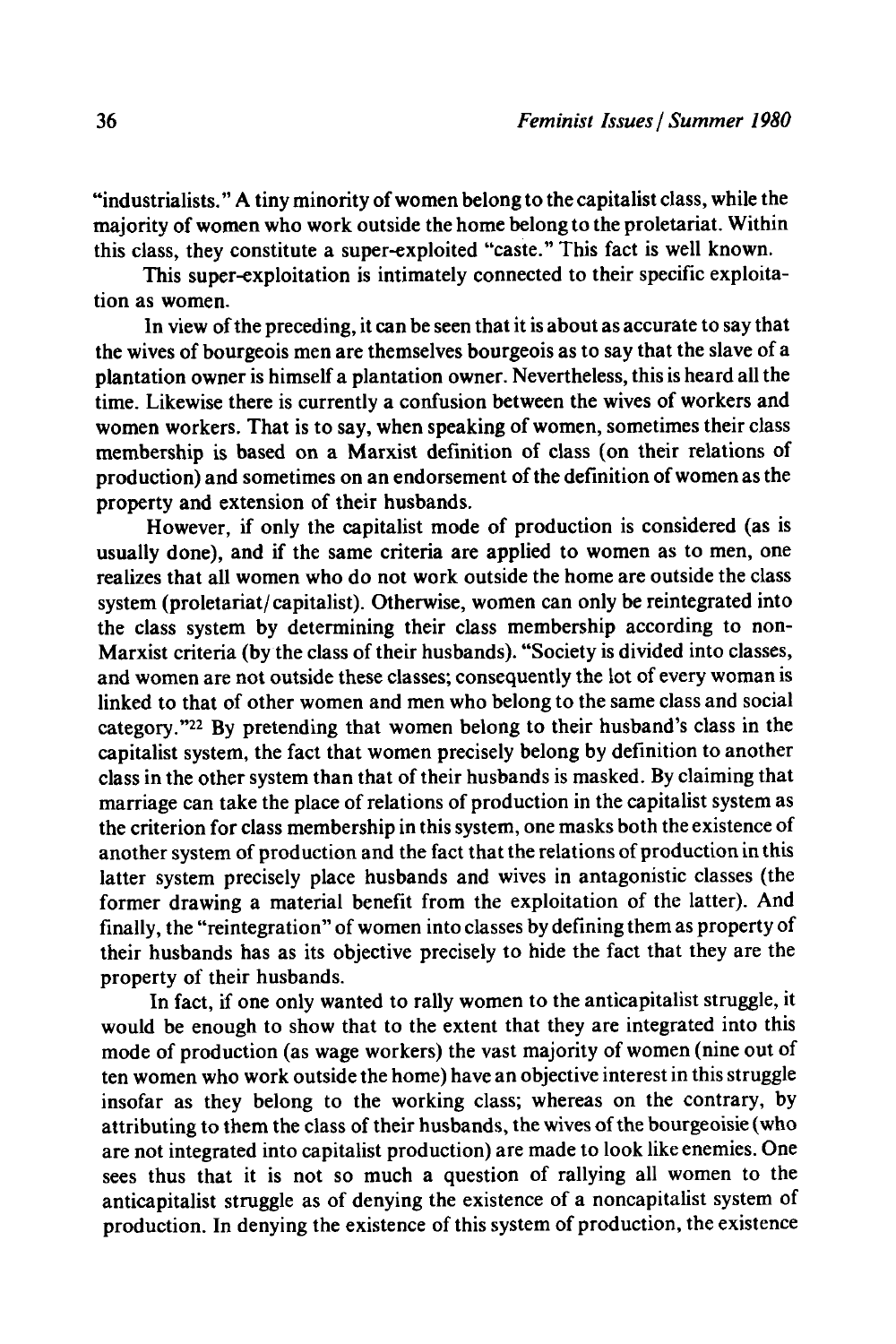of relations of production specific to this system are denied, and those concerned are prohibited from having the possibility of rebelling against these relations of production. It is a question then, above all, of preserving the patriarchal mode of production of domestic services  $-$  that is, the unpaid furnishing of these services by women. It is interesting in this regard to compare the current attitude of the French Communist Party with Lenin's recommendations:

> The real *emancipation of women,* real communism, will begin only where and when an all-out struggle begins (led by the proletariat wielding the state power) against this petty housekeeping, or rather when its *wholesale transformation* into a large-scale socialist economy begins. 23 (italics in original)

The Communist Party solution is to

make household appliances available to all households to bring about the mechanization of domestic services. 24

For the Communist Party it is the obligation of employers and the public administration to

> make it easier for the working woman to do her job as mother of a family. 25

Lenin:

Unfortunately, we may still say of many of our comrades, "Scratch the Communist and a philistine appears."... Could there be any more palpable proof than the common sight of a man calmly watching a woman wear herself out with trivial, monotonous, strength- and time-consuming work, such as her housework, .. Very few husbands, not even the proletarians, think of how much they could lighten the burdens and worries of their wives, or relieve them entirely, if they lent a hand in this "women's work."

The Communist Party:

... an equal division of difficulties and fatigue in the household is a *limited (sic)* concept of equality.<sup>27</sup> (emphasis added)

### *Political Perspectives*

In conclusion, patriarchal exploitation constitutes the common, specific, and main oppression of women:

> --Common: because it affects all married women (80% of all women at all times).

> --Specific: because the obligation to furnish unpaid domestic services is only suffered by women.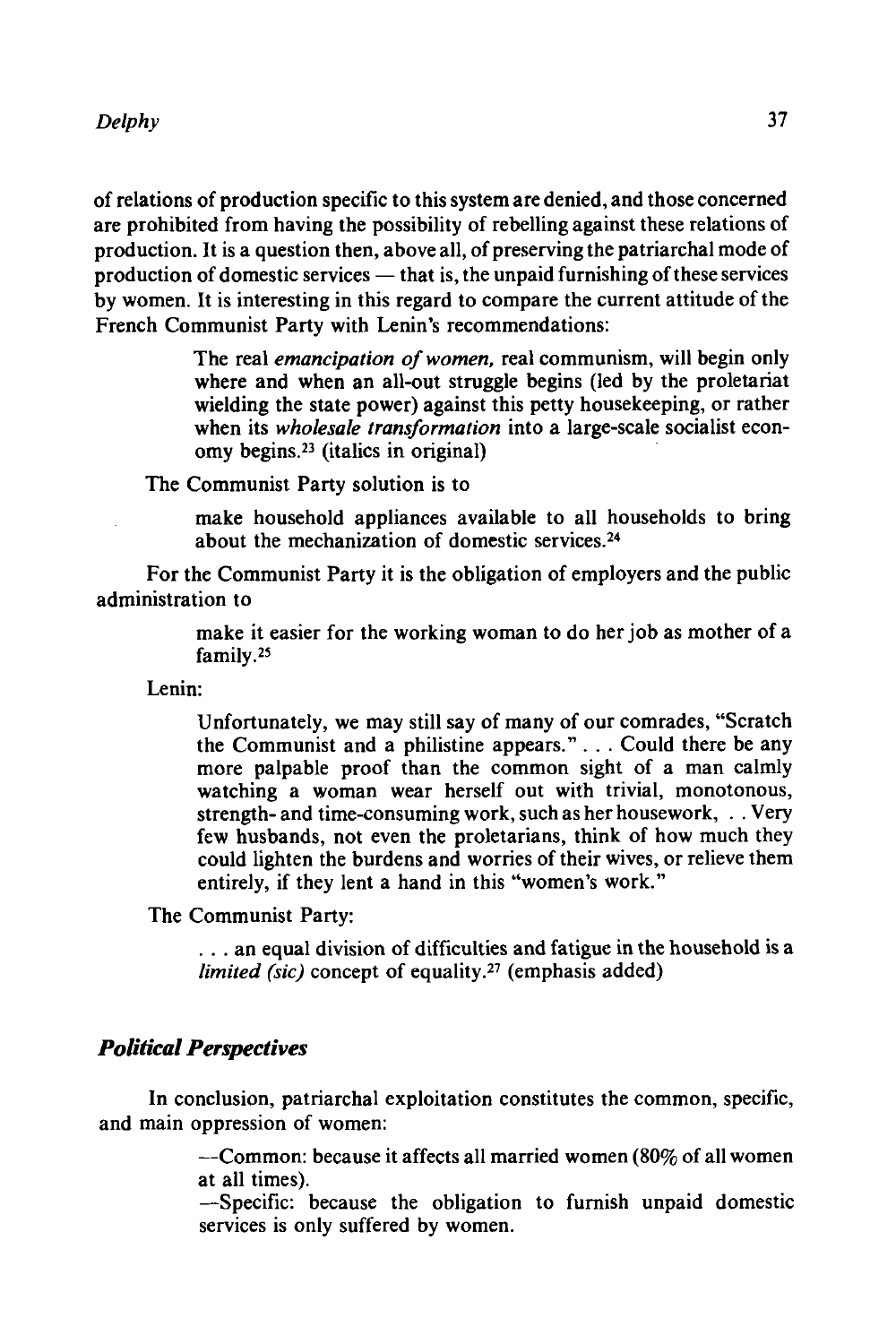-Main: because even when women work "outside," the class membership that they derive from that work is conditioned by their exploitation as women in the following ways: (a) access to the ownership of the means of production was forbidden to them by marriage rules (until 1968) and inheritance practices (the majority of women employers are either "only children" or widows); (b) their earnings are cancelled out by the deduction of the value of the services which they are obliged to pay for to replace their own unpaid services; (c) the material conditions for the exercise of their occupation are dictated by their patriarchal oppression:

 $-$ The very possibility of working is conditional on their performing first their "family duties," with the result that outside work is either impossible or added to their domestic work.

-Family duties are established as a handicap and as a pretext by capitalism to superexploit women in their outside work.

It has not been possible within the framework of this article to study the relationship between the exploitation of women's productive labor and the exploitation of their reproductive labor. The control of reproduction, which is both the cause and the means of the other great material oppression of women  $$ sexual exploitation  $-$ , constitutes the second facet of the oppression of women. Establishing why and how these two exploitations are conditioned and reinforced by each other, and why and how they have the same framework and the same institution  $-$  the family  $-$  must be one of the first theoretical objectives of the movement.

This analysis constitutes a preliminary to the study of the relationship between capitalism and patriarchy. It is important to know well what patriarchy consists of in order to understand to what extent it is theoretically independent of capitalism. Only this understanding will make it possible to account for the historically observed independence of these two systems. Only by doing this is it possible to establish the material basis for the articulation of the antipatriarchy struggle and the anticapitalist struggle. As long as this articulation remains based on unproven hierarchical postulates, and/or on ideological voluntariness, we are doomed to theoretical confusion and to political ineffectiveness in the short term, and to historical failure in the long term.

• These analyses must be followed by class analyses which integrate individuals into both systems of exploitation (patriarchal and capitalist) based on their objective interests. This is necessary in the short run in order to be able to mobilize for the immediate struggle, and in the long run in order to envisage how the dynamics of the antipatriarchy and anticapitalist struggles could be oriented to combine them in revolutionary struggle. (Needless to say, this constitutes the object of a continuing study whose basic principles would be constantly modified by the evolution of the struggles.)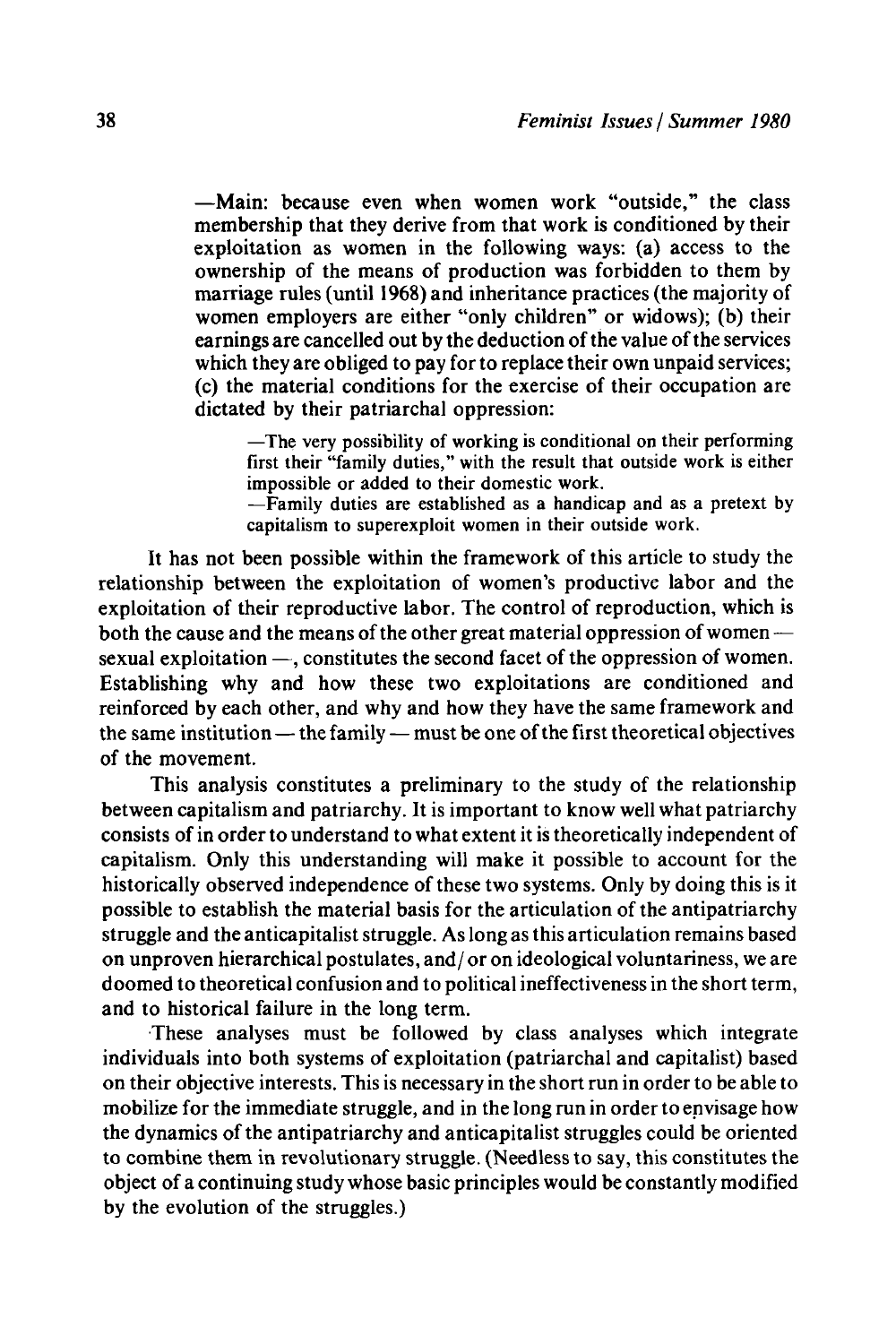## *Delphy* 39

**For the present, one can say that women will not be liberated except by the total destruction of the patriarchal system of production and reproduction. Since this system is central to all known societies, this liberation implies the total overthrow of the bases of all known societies. This overthrow cannot take place without a revolution.** 

**Mobilization for this struggle should be based on patriarchal oppression, and thus includes all individuals oppressed by patriarchy and hence interested in its destruction, that is, all women. The work of mobilization must emphasize the solidarity of all people oppressed by the same system. To do this we must:** 

> **--Attack the problems of false consciousness, that is, class consciousness determined according to membership in capitalist classes rather than in patriarchal classes, and the identification of women under this pretext with the enemy patriarchal class.**

> **--Show how this false consciousness serves the interests of patriarchy and detracts from our struggle.**

**For the present, the political and tactical alliances of the movement with other groups, movements, or revolutionary parties must be based only on an unambiguous commitment of the latter to the objectives of the movement -- on the basis of their clearly and officially expressed intent to destroy patriarchy and their positive participation in the revolutionary struggle which has this destruction as its aim.** 

#### *Notes*

1. Kathy McAffee and Myrna Wood, "Bread and Roses," *Leviathan 3* (June 1969). (Reprinted in Leslie B. Tanner, *Voices from Women's Liberation* [New York: Signet, 1970]).

2. These are mechanisms of alienation **and false consciousness which** serve to maintain oppression: women are victims of oppression, not responsible for it.

3. Margaret Benston, "The Political Economy of Women's Liberation," *Monthly Review* 21, no. 4 (September 1969). (Reprinted in Tanner, op. cit.). A French translation was included in the original *Partisans* collection.

4. Suzie Olah, "The Economic Function of the Oppression of Women," in Shulamith Firestone and Anne Koedt, *Notes from the Second Year* (New York, 1970).

5. Isabelle Larguia, "Contre le travail invisible," *Partisans* no. 54-55 (1970).

6. Cf. also an article in *L'ldiot international,* May 1970, **which particularly emphasizes the**  notion of menial work.

7. Benston, op. cit.

8. Larguia, op. cir.

9. Henri Bastide, "Les rurales," La *Nef* no. 38 (1969).

10. Personal communication from the mother of Michel, an unmarried farmer.

11. Article **by Khadija** Nouase in La *Nef,* no. 38 (1969).

12. Mouvement de Défense des Exploitations Familiales, a French Communist Party organization concerned with agriculture.

13. Ernest Mandel in his *Marxist Economic Theory* (New York: Monthly Review Press, 1968) confirms **that the** terms use *value* and *exchange value* designate neither the nature nor the intrinsic value nor the productivity of labor involved in diverse types of production, **but simply the** use to **which the** production is put: immediate consumption or consumption mediated by exchange.